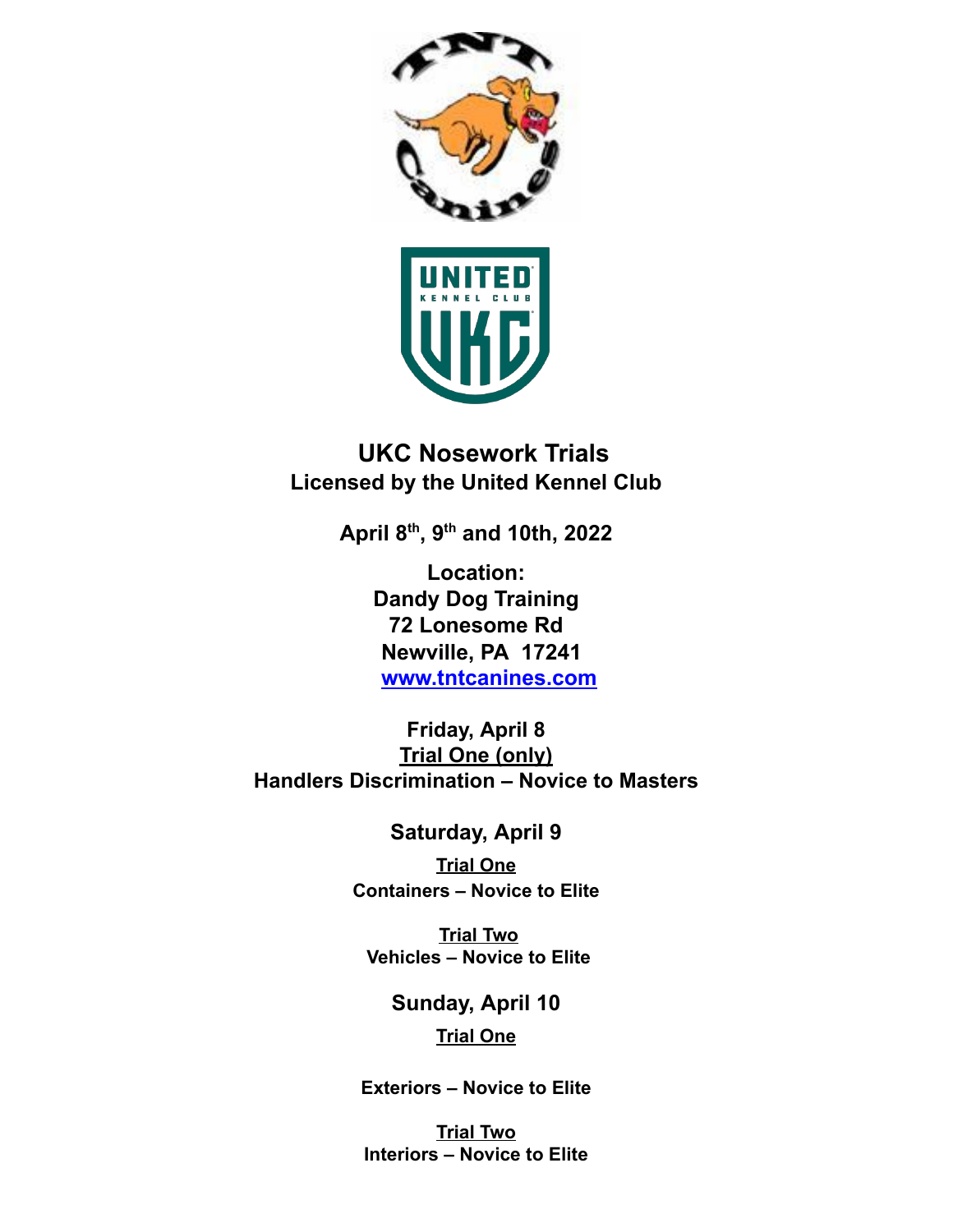*Trial Limit is 100 runs per day*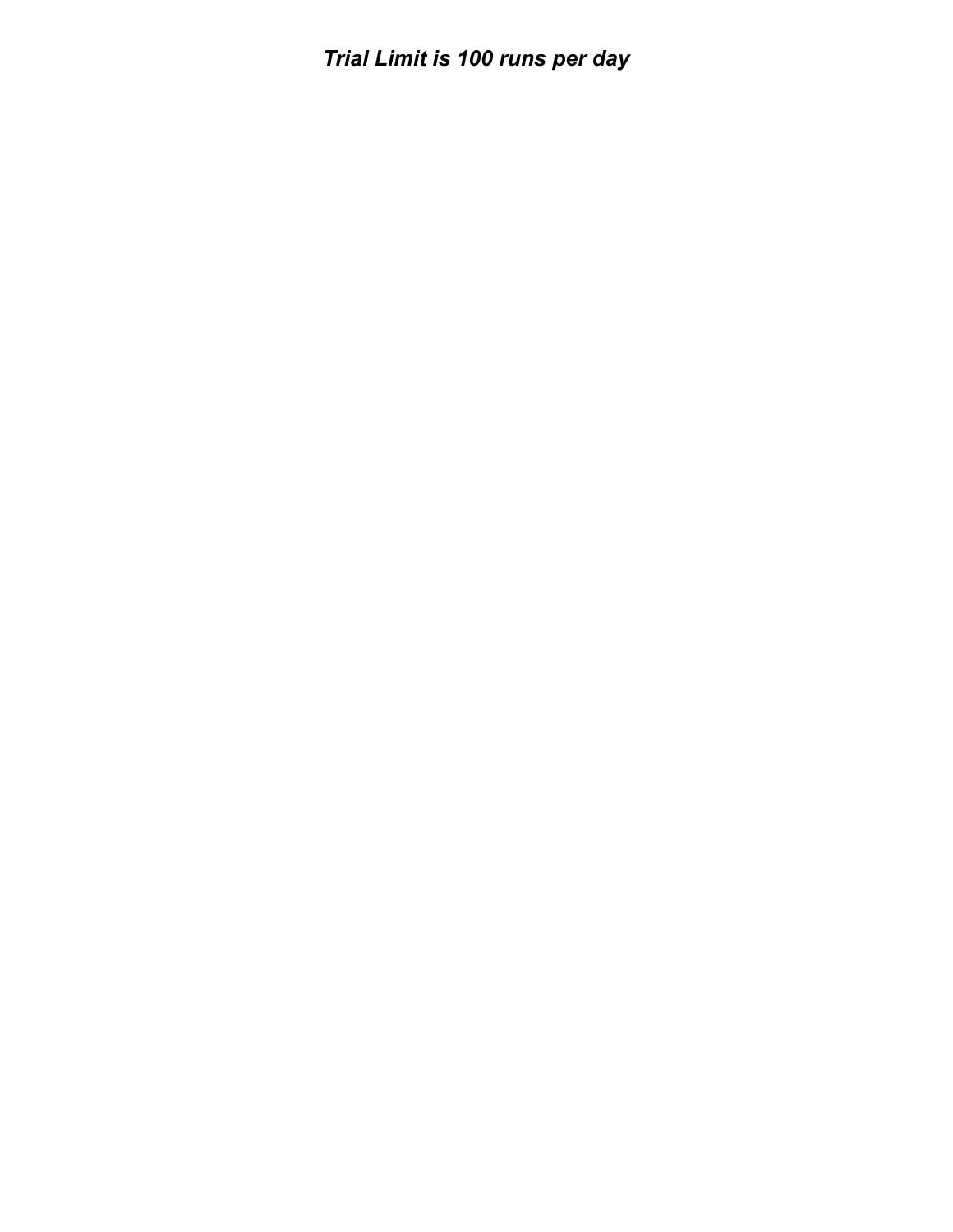#### **Show Committee**

**Steve Blair**, Trial **Chairperson Suzanne White,** Trial Secretary 1 Tail Race Dr, Mt Holly Springs, PA 17065 [suzgwhite@netscape.net,](mailto:suzgwhite@netscape.net) 717-486-4265

> **Judge** Rhonda Robinson

## **Entries and Closing Date Pre-Entry Opens - March 1, 2022 and closes April 1, 2022**

. **Pre-Entry Fee: \$25 for each run \$10 Junior Handlers**

## **Day of Show (if available) \$30 per run**

## **Checks payable to TNT Canines should be mailed with entry form to the Trial Secretary**

If the maximum number of runs per day (100) is met before the pre-entry deadline, a waitlist will be established. Random draw will be used to select entries if needed.

Pre-entry Confirmations will be sent via e-mail as soon as possible after receipt of Pre-Entries. If you have not received confirmation by one week prior to the trial, please notify the Trial Secretary.

## **Friday, Building and entries open at 5PM. Trial start, 6PM**

## **Saturday and Sunday, Building and Entries open at 8AM, Trial starts at 9AM**

The order for all trials is Novice to Elite/Masters. Trial 1 will be completed in its entirety before we move to Trial 2. Trail 1 to begin at 9AM. Trial 2 will not begin before 11 AM, We will endeavor to have more succinct start information once pre entry has passed.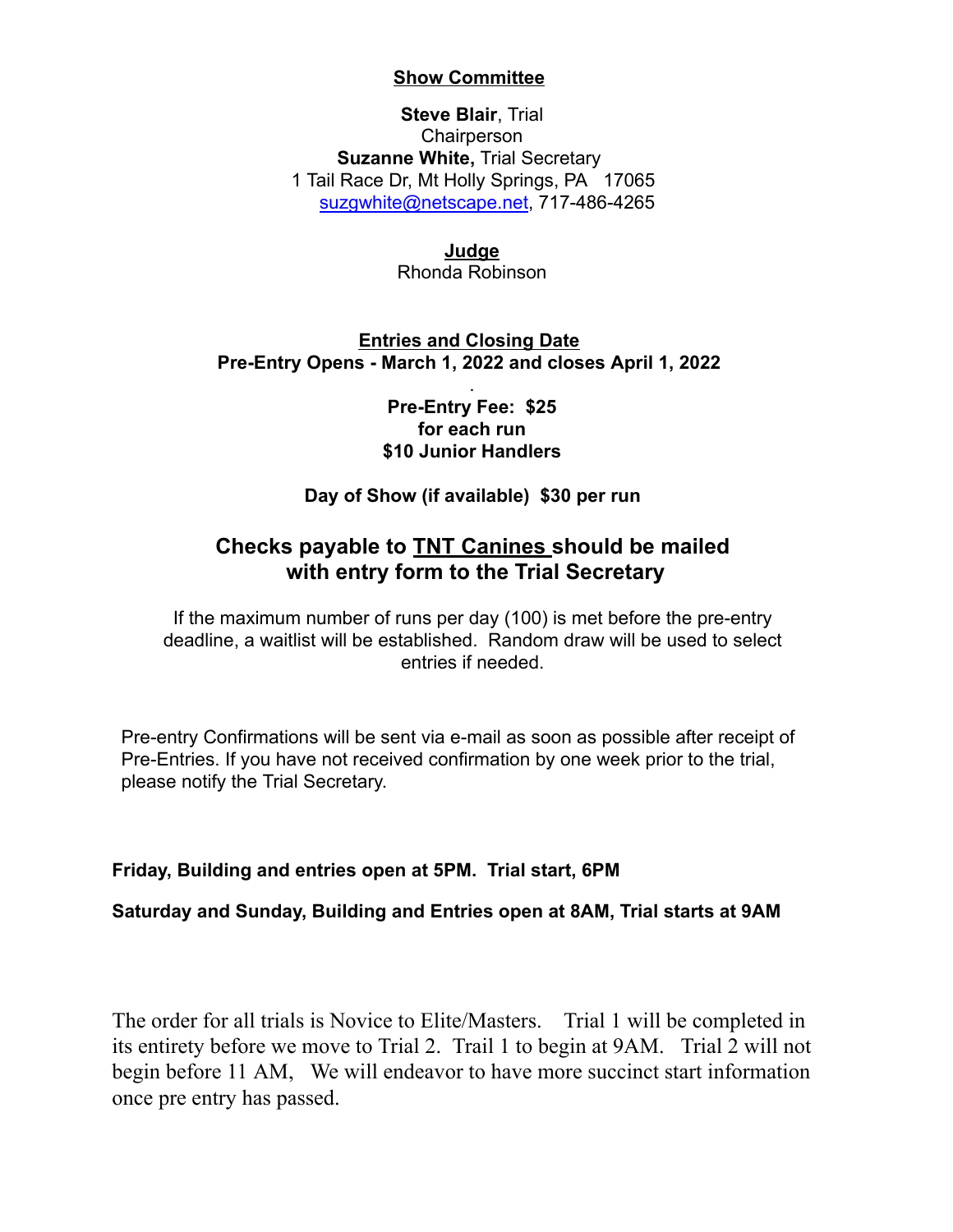#### **Awards:**

Placement ribbon will be offered first through fourth in each Element in the A sections and the B sections.

A qualifying ribbon may be presented to any qualifier.

New Title rosettes will be awarded for new Element and overall Level Titles.

## **Due to Covid we will not be offering food on site**

Dandy Dog Training, 72 Lonesome Road Newville, PA 17241

From Rt 81 near Carlisle, take exit 44 for PA 465 N to Plainfield. Turn on Allen Rd/PA 465 (signs for US 11/Plainfield, PA 465 N) Turn left at Newville Rd/PA 641, 5.2 miles.

Turn right on Bloserville Rd, follow approx 3 miles. Cross over Enoia Rd, PA 944, remain on Bloserville Rd ½ mile. Turn left on Lonesome Rd. Training Facility is on left hand side of road and is marked with a Dandy Dog Training Sign. Approximately 10 miles from Carlisle, PA.

> There are plenty of hotels and camping in the area. But since hotels change ownership so frequently, we recommend you use: www.officialpethotels.com or www.petswelcome.com.

> Remember to double check when booking your room. If you are in need of additional assistance, please contact the Trial Chair.